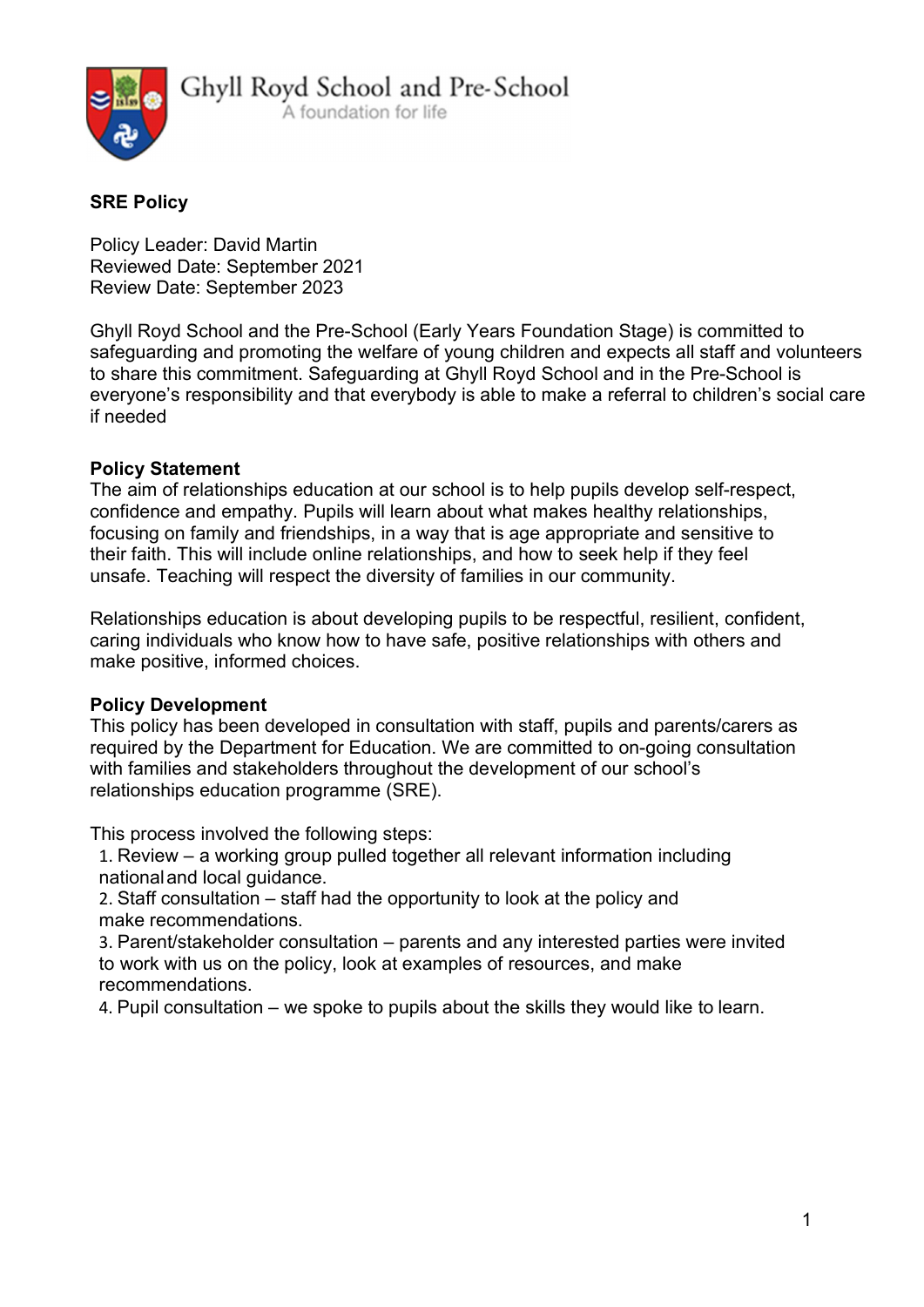### Statutory Requirements

Relationships education is compulsory in primary schools from 2020, so all pupils must take part in these lessons.

Sex education is not compulsory for primary schools. At Ghyll Royd School our pupils will learn about puberty as part of science and PSHE lessons in year 5 and 6 and will complete an SRE programme which is age appropriate from Reception as identified in our whole school curriculum overview.

#### Links to other policies and curriculum areas.

#### **Curriculum**

At Key Stage 2, the science curriculum includes teaching about changes to the human body as it grows from birth to old age, including puberty and reproduction in plants and animals. This remains statutory.

Religious education links to relationships education by looking at family, values and morals, and the celebration of marriage. We look aspects of positive relationships in different religions including Christianity, Judaism, Hinduism, Buddhism, Islam and Sikhism.

In PSHE at Ghyll Royd School we celebrate different families, same love and talk to the children about all of the different family groups. e.g. Mum and Dad, Mum and Mum, Dad and Dad, single parent families, Grandparents, step Mum and Dad, Foster parents etc.

Health education, which is statutory in state funded schools from September 2020, includes teaching on feelings as they relate to mental wellbeing, the importance of friends and family, the impact of bullying, and how children can seek help if they have worries. It also requires schools to teach about the emotional and physical changes that take place during puberty.

### Policies

The content of relationships education is supported by our Anti-Bullying policy, Safeguarding Policy, Child Protection Policy and Equalities Policy. You can view these on our school website.

#### Delivery of relationships education

Relationships education will be inclusive for all pupils, sensitive to all family and faith backgrounds and pupils' own identities. It will be respectful of all protected characteristics under the Equality Act 2010. Protected characteristics are age, disability, gender reassignment, race, religion or belief, sex, sexual orientation, marriage and civil partnership and pregnancy and maternity.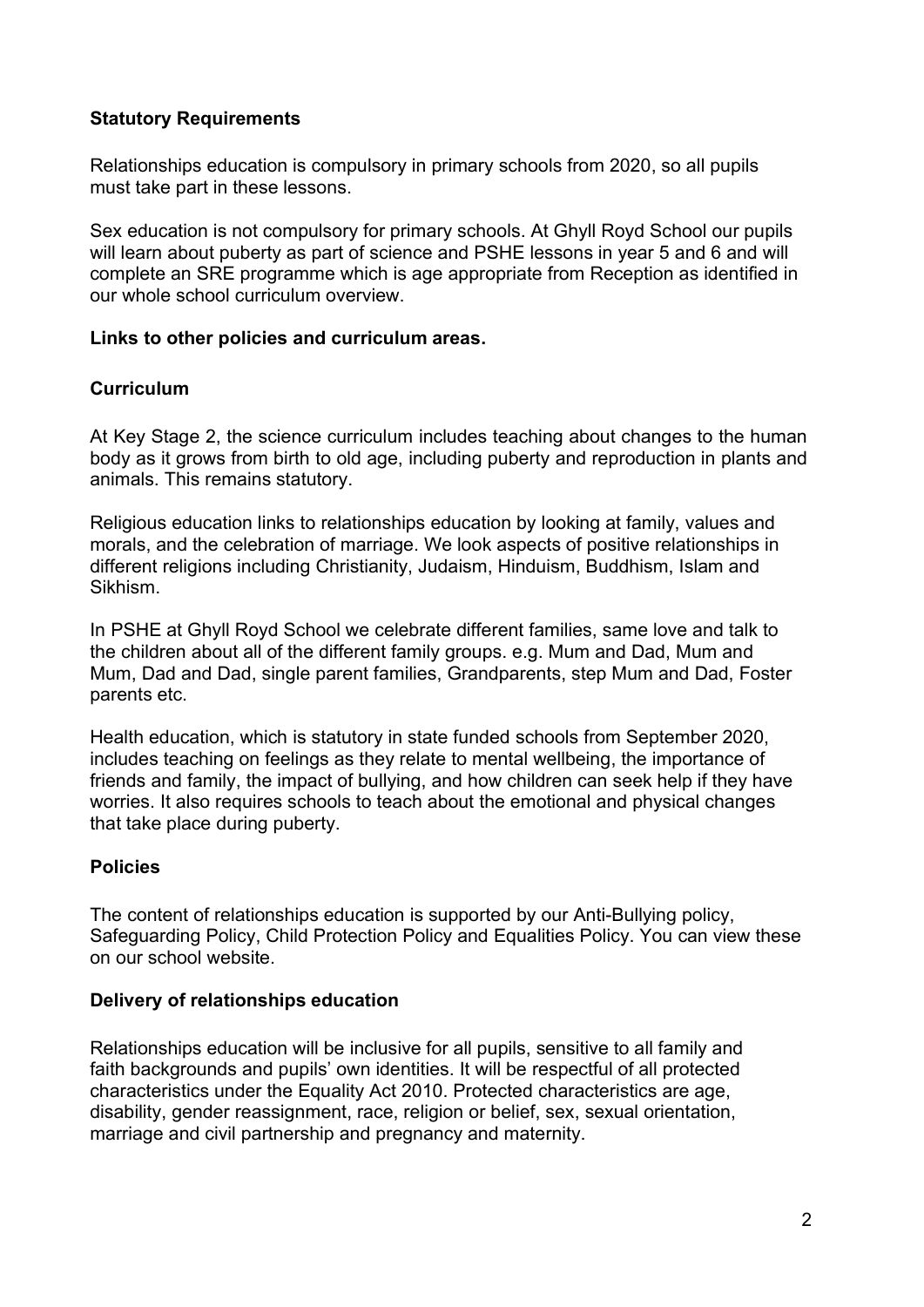Across all Key Stages, pupils will be supported to develop the following skills as appropriate to their age:

- Communication skills.
- Forming positive relationships including self-respect as well as respect and empathy for others.
- Recognising and assessing potential risks.
- Assertiveness and managing conflict and difficult emotions.

These skills are taught within the context of family life and friendships, in an age appropriate way. The school environment will reflect, value and celebrate the diversity of friendships and relationships. Lessons will be delivered by school staff. This will usually be the class teacher, but lessons may sometimes be supported by specialists such as the school Nurse.

Children will sometimes ask questions pertaining to relationships, sex or sexuality that go beyond what is set out in the curriculum. If questions go unanswered by school staff, children may turn to inappropriate sources of information, including the internet. We will answer any questions in a way that is sensitive to children's family and faith backgrounds, appropriate to their age and understanding, and consistent with this relationships education policy and curriculum. This may necessitate discussion on a one-to-one basis or in small groups, as not every child in a class will have the same type of questions.

The Department for Education (DfE) has set out guidance on what children must learn by the end of Year 6, under a series of themes. The statutory content as written by the DfE is set out below. Some themes will recur throughout school while others will be taught in the most appropriate years.

### Families and people who care for me

- Families are important for children growing up because they can give love, security and stability.
- Characteristics of healthy family life, commitment to each other, including in times of difficulty, protection and care for children and other family members, the importance of spending time together and sharing each other's lives.
- Others' families, either in school or in the wider world, sometimes look different from their family, but that they should respect those differences or know that other children's families are also characterised by love and care.
- Stable, caring relationships, which may be of different types, are at the heart of happy families, and are important for children's security as they grow up.
- Marriage represents a formal and legally recognised commitment of two people to each other which is intended to be lifelong.
- How to recognise if family relationships are making them feel unhappy or unsafe, and how to seek help or advice from others if needed.
- Families can be represented in many different ways and there are many different ways to be 'a family' e.g. Mum and Dad, Mum and Mum, Dad and Dad, single parents, step parents, Grandparents, Foster parents, guardian etc.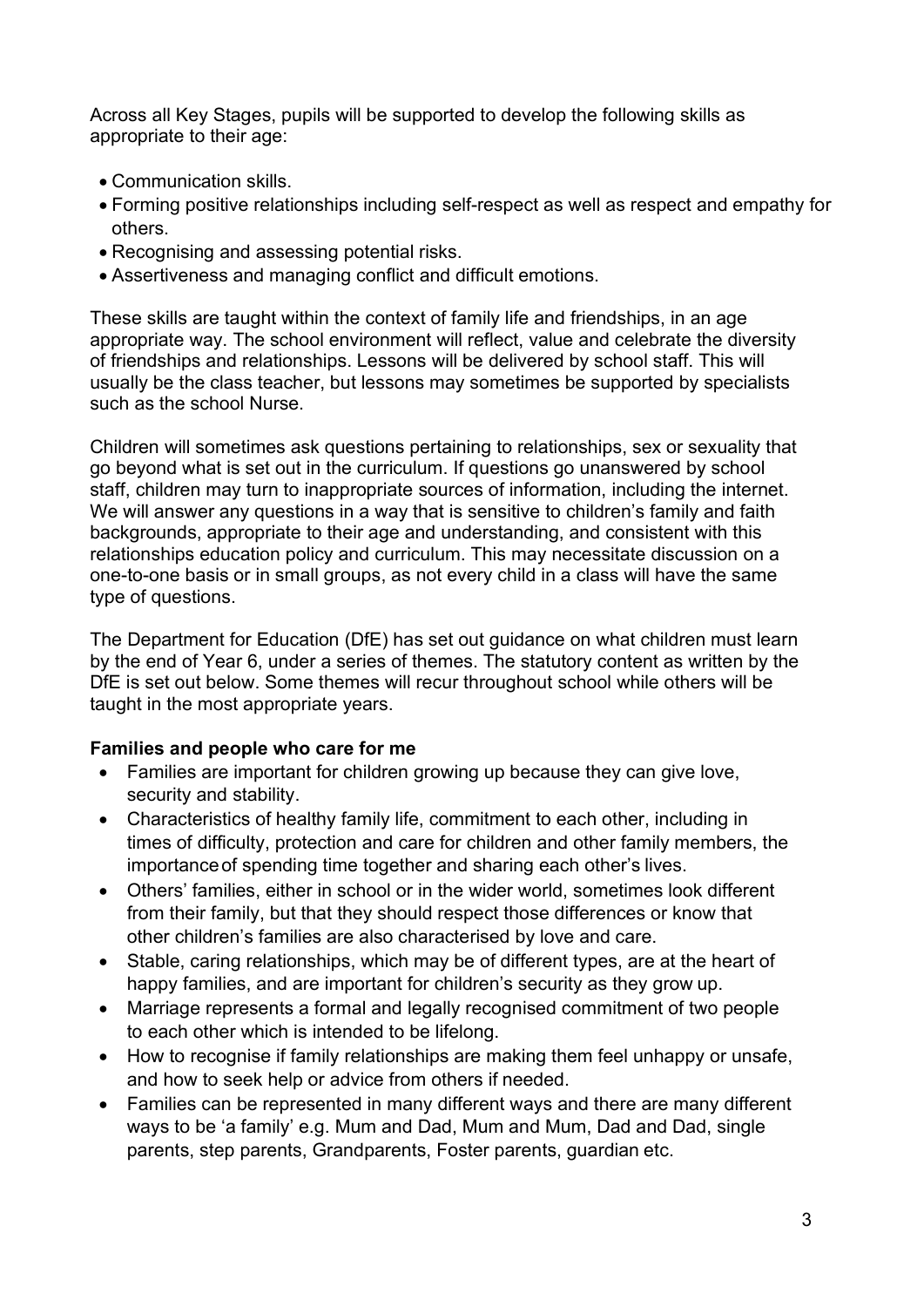# Caring friendships

- How important friendships are in making us feel happy and secure, and how people choose and make friends.
- Characteristics of friendships, including mutual respect, truthfulness, trustworthiness, loyalty, kindness, generosity, trust, sharing interests and experiences and support with problems and difficulties.
- Healthy friendships are positive and welcoming towards others, and do not make others feel lonely or excluded.
- Most friendships have ups and downs, and that these can often be worked through so that the friendship is repaired or even strengthened, and that resorting to violence is never right.
- How to recognise who to trust and who not to trust, how to judge when a friendship is making them feel unhappy or uncomfortable, managing conflict, how to manage these situations and how to seek help or advice from others, if needed.

# Respectful relationships

- The importance of respecting others, even when they are very different from them (for example, physically, in character, personality or backgrounds), or make different choices or have different preferences or beliefs.
- Practical steps they can take in a range of different contexts to improve or support respectful relationships.
- The conventions of courtesy and manners.
- The importance of self-respect and how this links to their own happiness.
- In school and in wider society they can expect to be treated with respect by others, and that in turn they should show due respect to others, including those in positions of authority.
- Understand the different types of bullying (including homophobic/racist/ cyberbullying), the impact of bullying, responsibilities of bystanders (primarily reporting bullying to an adult) and how to get help. Children will also be taught to be an 'up stander' and stand up for injustice/bullying etc.
- What a stereotype is, and how stereotypes can be unfair, negative or destructive
- The importance of permission-seeking and giving in relationships with friends, peers and adults

## Online relationships

- People sometimes behave differently online, including by pretending to be someone they are not.
- The same principles apply to online relationships as to face-to-face relationships, including the importance of respect for others online including when we are anonymous.
- Rules and principles for keeping safe online, how to recognise risks, harmful content and contact, and how to report them.
- How to critically consider their online friendships and sources of information including awareness of the risks associated with people they have never met.
- How information and data is shared and used online.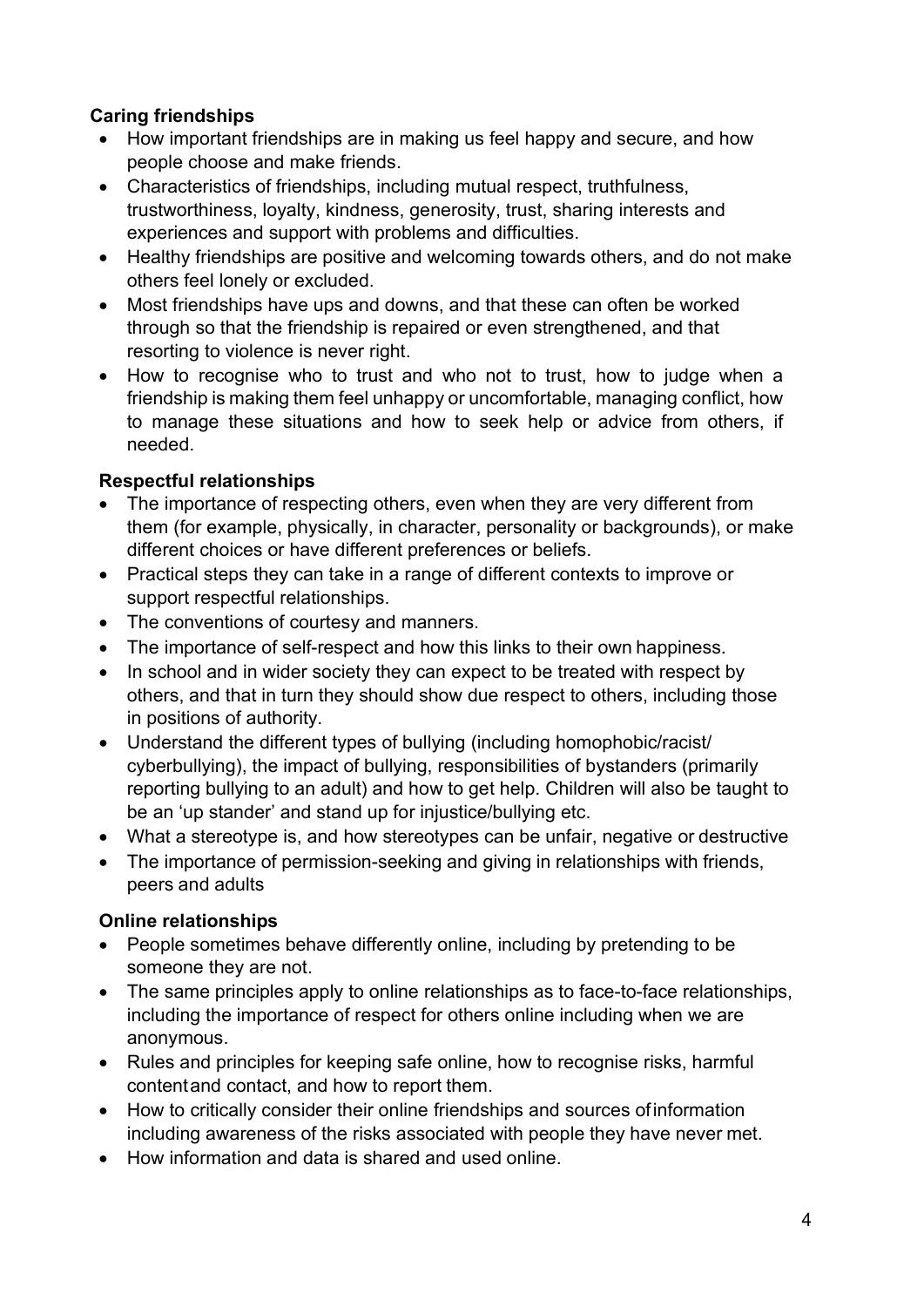# Being safe

- What sorts of boundaries are appropriate in friendships with peers and others (including in a digital context).
- Privacy and the implications of it for both children and adults; including that it is not always right to keep secrets if they relate to being safe.
- Each person's body belongs to them, and the differences between appropriate and inappropriate or unsafe physical, and other, contact.
- How to respond safely and appropriately to adults or a person that they may encounter (in all contexts, including online) whom they do not know.
- How to recognise and report feelings of being unsafe or feeling bad about any adult.
- How to ask for advice or help for themselves or others, and to keep trying until they are heard.
- How to report concerns or abuse, and the vocabulary and confidence needed to do so.
- Where to get advice e.g. family, school and/or other sources.

# Mental wellbeing

Building upon our emotional health and wellbeing work children will:

- Know that mental wellbeing is a normal part of daily life, in the same way as physical health.
- Know that there is a normal range of emotions (e.g. happiness, sadness, anger, fear, surprise, nervousness) and scale of emotions that all humans experience in relation to different experiences and situations.
- How to recognise and talk about their emotions, including having a varied vocabulary of words to use when talking about their own and others' feelings.
- How to judge whether what they are feeling and how they are behaving is appropriate and proportionate.
- The benefits of physical exercise, time outdoors, community participation, voluntary and service-based activity on mental wellbeing and happiness.
- Simple self-care techniques, including the importance of rest, time spent with friends and family and the benefits of hobbies and interests.
- Isolation and loneliness can affect children and that it is very important for children to discuss their feelings with an adult and seek support.
- That bullying (including cyberbullying) has a negative and often lasting impact on mental wellbeing.
- Where and how to seek support (including recognising the triggers for seeking support), including whom in school they should speak to if they are worried about their own or someone else's mental wellbeing or ability to control their emotions (including issues arising online).
- It is common for people to experience mental ill health. For many people who do, the problems can be resolved if the right support is made available, especially if accessed early enough.

## Internet safety and harms

- That for most people the internet is an integral part of life and has many benefits.
- About the benefits of rationing time spent online, the risks of excessive time spent on. electronic devices and the impact of positive and negative content online on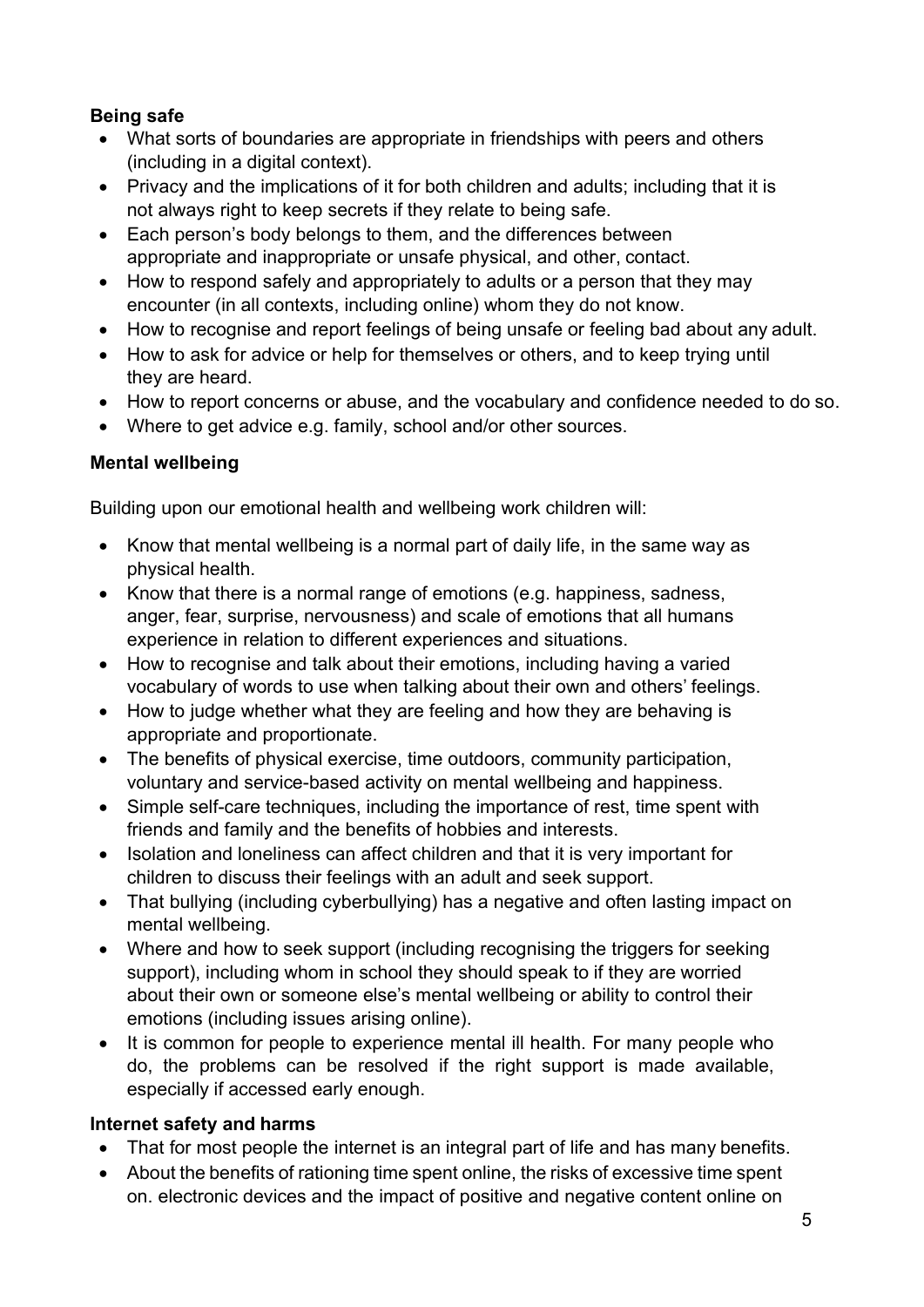their own and others' mental and physical wellbeing.

- How to consider the effect of their online actions on others and know how to recognise and display respectful behaviour online and the importance of keeping personal information private.
- Why social media, some computer games and online gaming, for example, are age restricted.
- That the internet can also be a negative place where online abuse, trolling, bullying and harassment can take place, which can have a negative impact on mental health.
- How to be a discerning consumer of information online including understanding that information, including that from search engines, is ranked, selected and targeted
- Where and how to report concerns and get support with issues online.

## Physical health and fitness

The school has Mental Health First Aiders who's aims are to help remove barriers to learning for pupils, to raise attainment, to effectively communicate with pupils 1-1, to help raise self-esteem and motivation both in pupils and teaching staff. The Mental Health First Aiders alongside teaching staff help to ensure that our children:

- Know the characteristics and mental and physical benefits of an active lifestyle.
- The importance of building regular exercise into daily and weekly routines and how to achieve this; for example walking or cycling to school, a daily active mile or other forms of regular, vigorous exercise.
- The risks associated with an inactive lifestyle (including obesity).
- How and when to seek support including which adults to speak to in school if they are worried about their health.

## Healthy eating

- Know what constitutes a healthy diet (including understanding calories and other nutritional content).
- Know the principles of planning and preparing a range of healthy meals.
- Know the characteristics of a poor diet and risks associated with unhealthy eating (including, for example, obesity and tooth decay) and other behaviours (e.g. the impact of alcohol on diet or health).
- Know the importance of food choices on behaviour such as energy drinks, food additives etc.

## Drugs, alcohol, and tobacco

- Know the facts about legal and illegal harmful substances and associated risks, including smoking, alcohol use, and drug-taking.
- Know about medications which are safe to take for example to help with an illness as prescribed by a doctor and when medications can be harmful (nonprescribed, someone else's medication, taking more than the required dose).

## Health and prevention

• How to recognise early signs of physical illness, such as weight loss, or unexplained changes to the body.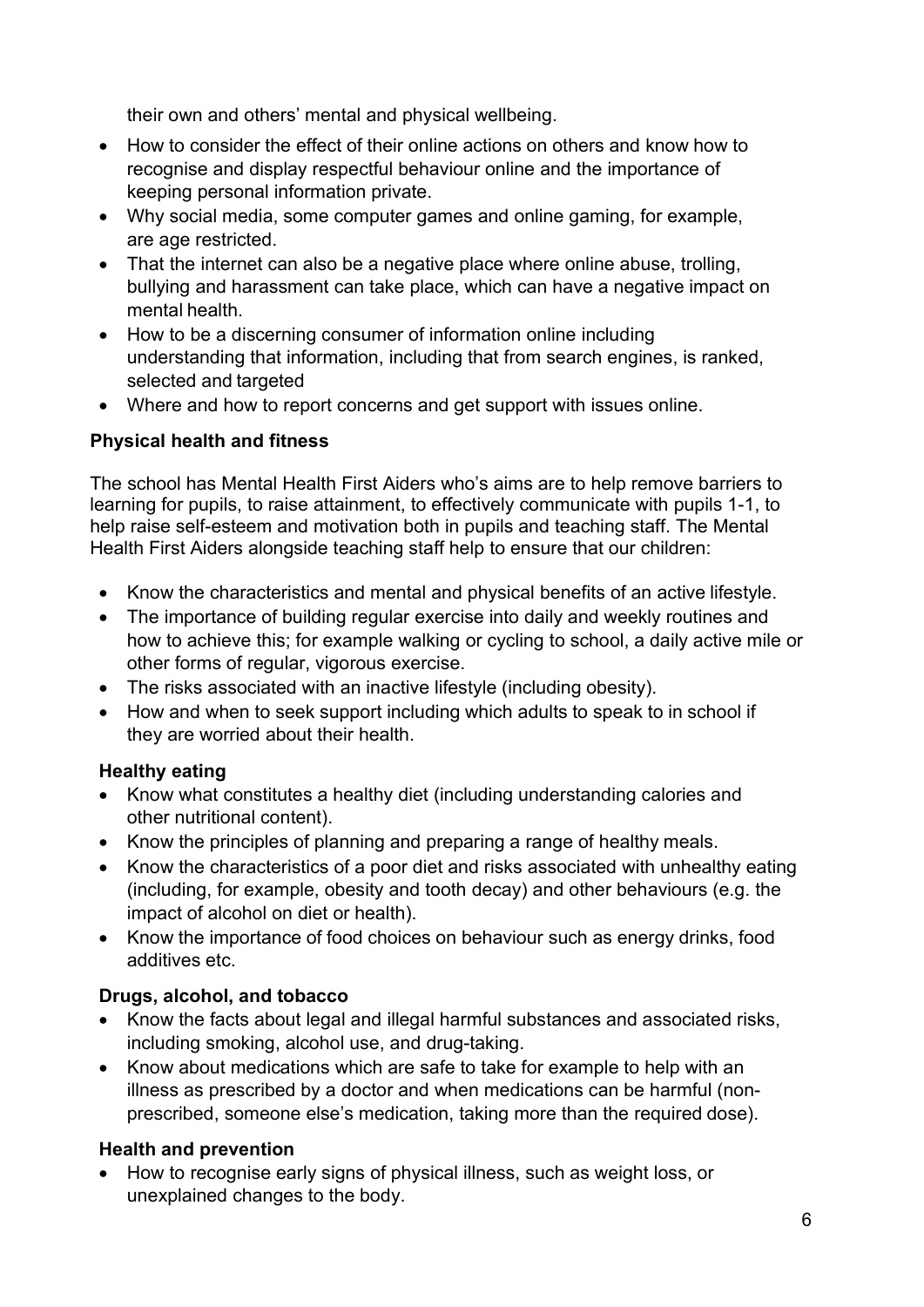- About safe and unsafe exposure to the sun, and how to reduce the risk of sun damage, including skin cancer.
- The importance of sufficient good quality sleep for good health and that a lack of sleep can affect weight, mood and ability to learn.
- About dental health and the benefits of good oral hygiene and dental flossing, including regular check-ups at the dentist.
- About personal hygiene and germs including bacteria, viruses, how they are spread and treated, and the importance of handwashing.
- The facts and science relating to allergies, immunisation and vaccination.
- The importance of a night time routine without the use of devices or media in the bedroom so that the brain can begin to produce the right hormones which stimulate sleep.

### Basic first aid

- How to make a clear and efficient call to emergency services if necessary.
- Concepts of basic first-aid, for example dealing with common injuries, including head injuries.

## Changing adolescent body

- Key facts about puberty and the changing adolescent body, particularly from age 9 through to age 11, including physical and emotional changes.
- About menstrual wellbeing including the key facts about the menstrual cycle. This is covered by the school nurse.

## Visits and Visitors

To support and deliver an effective and fully comprehensive teaching and learning programme at Ghyll Royd, we invite many visitors into school. These include:

- School nurse
- Heart Start (quality first aid training)
- Life caravan
- PCSO
- **•** Dentist

## Roles and responsibilities

### The governing board

The governing board will approve the Relationships Education Policy, and discuss the implementation with the Headteacher and PSHCE leader.

### The Headteacher

The head teacher is responsible for ensuring that relationships education is taught consistently across the school.